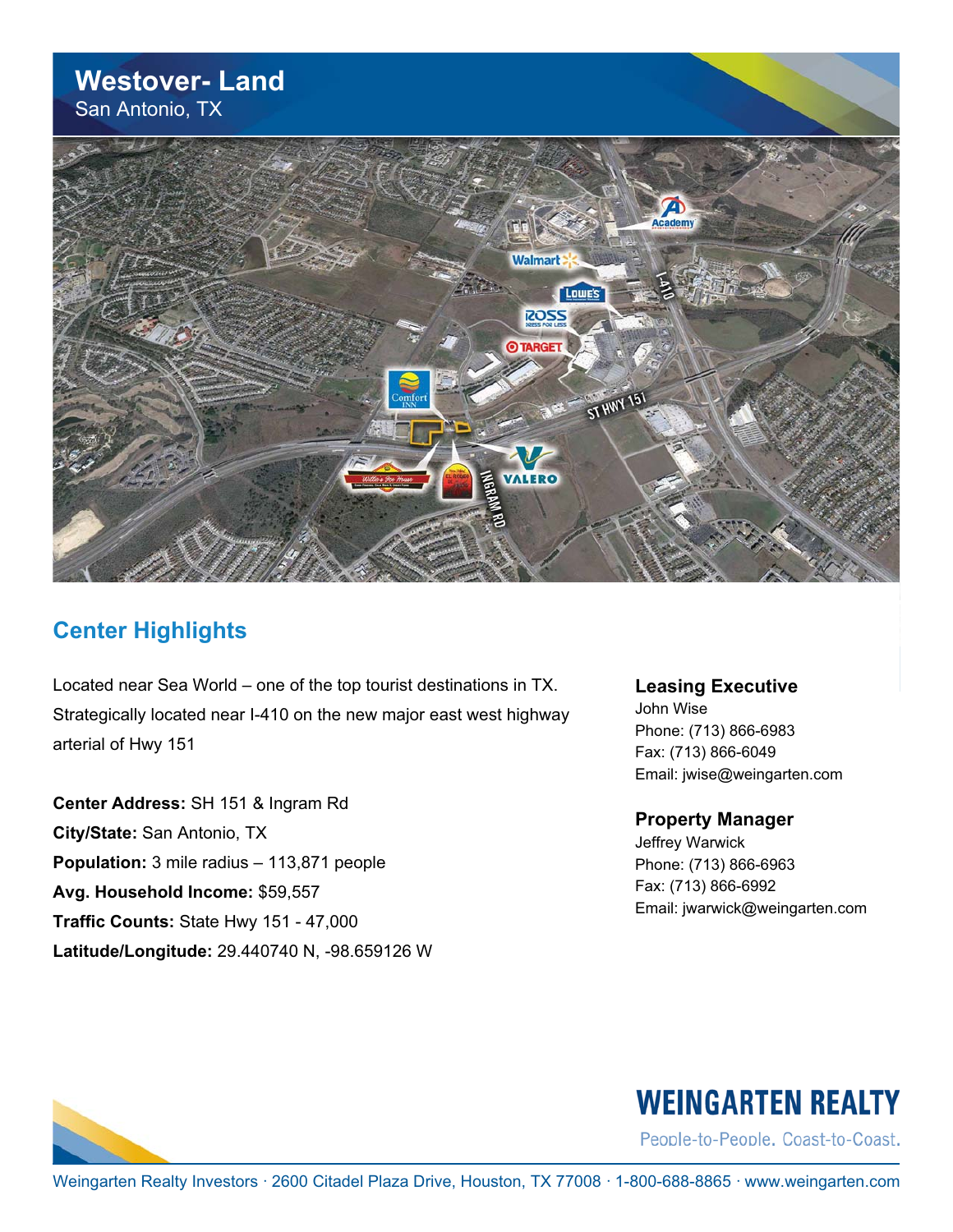

# **TENANT LIST** TENANT LIST

**ROF** AVAILABLE LAND (LOTS 16, 17 AND 18)

*AVAILABLE LAND (LOTS 16, 17 AND 18)*

*203,686 SF LAND 49,309 SF LAND*

203,686 SF LAND 49,309 SF LAND

> **ROG** AVAILABLE OUTPARCEL 7 ROA VALERO (OWNED BY OTHERS)

*AVAILABLE OUTPARCEL 7*

VALERO (OWNED BY OTHERS)



STATE HWY 151 STATE HWY 151

TOLL FREE: 800.688.8865 This site plan is presented solely for the purpose of identifying the approximate location This site plan is presented solely for the purpose of identifying the approximate location and size of the building, and intended for use as a reference only. and size of the building, and intended for use as a reference only.

HOUSTON OFFICE: 713.866.6000<br>TOLL FREE: 800.688.8865 HOUSTON OFFICE: 713.866.6000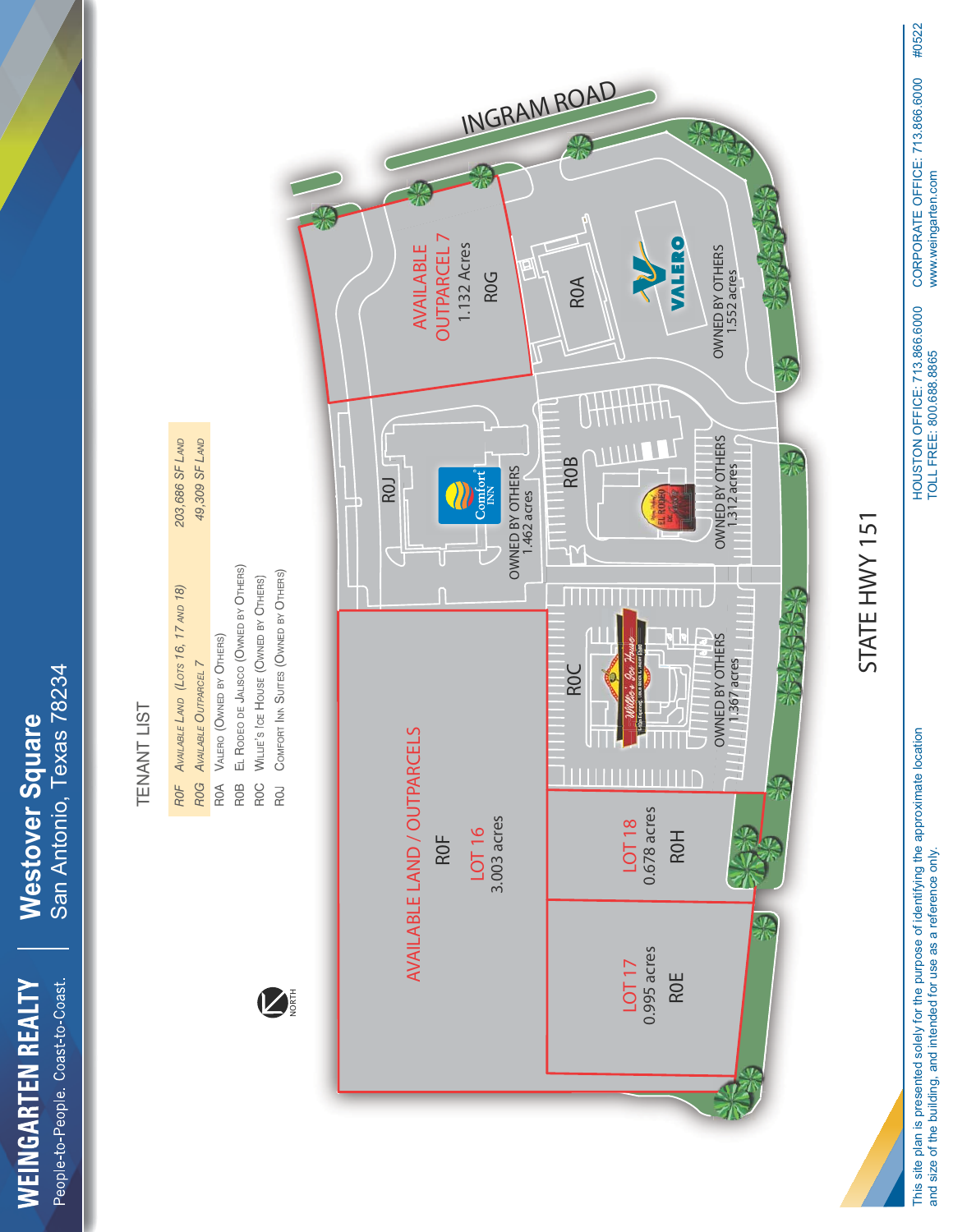#### **Westover- Land** San Antonio, TX

#### **Google Map**





## **WEINGARTEN REALTY**

People-to-People. Coast-to-Coast.

Weingarten Realty Investors · 2600 Citadel Plaza Drive, Houston, TX 77008 · 1-800-688-8865 · www.weingarten.com